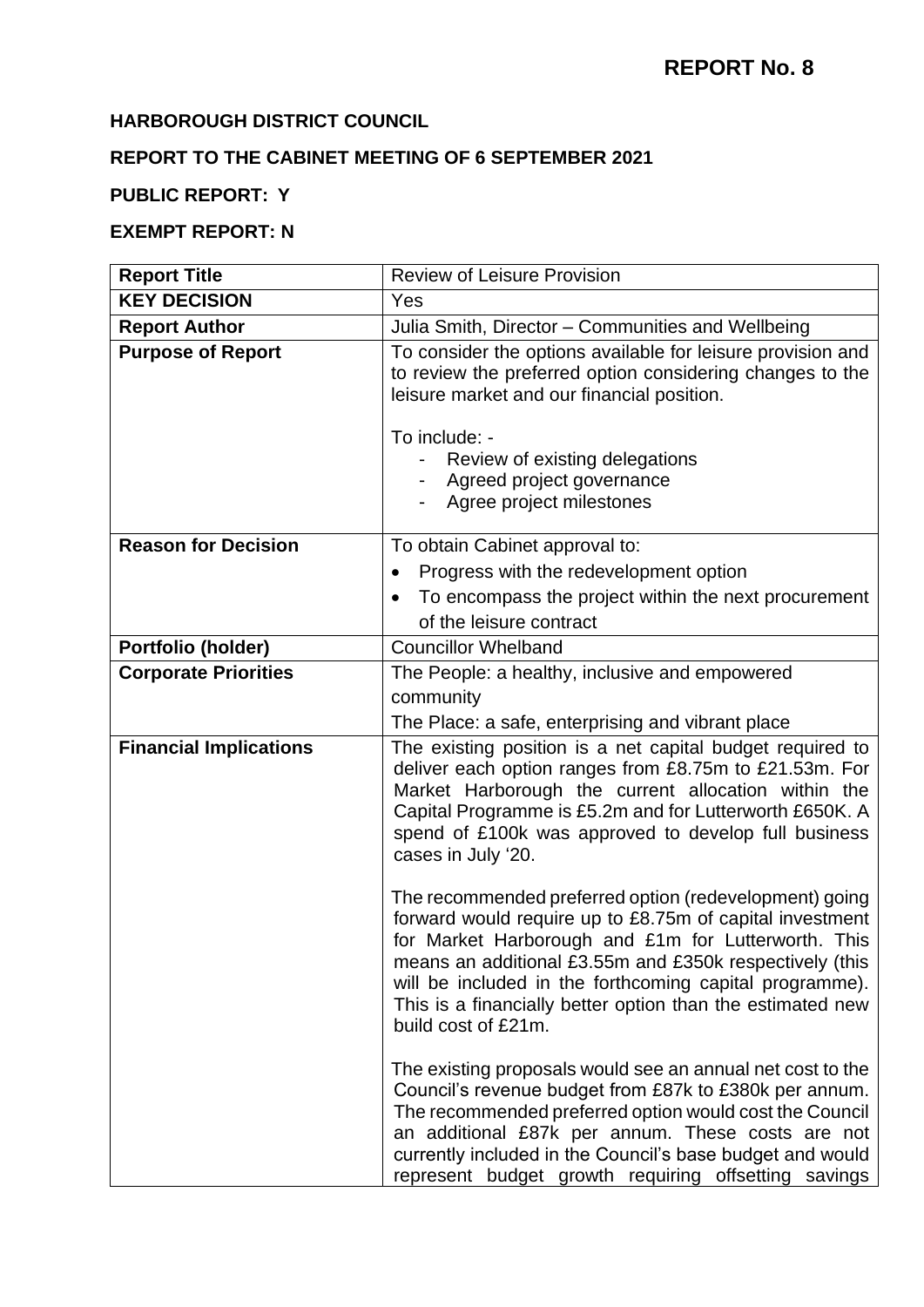|                                     | elsewhere in the budget to achieve a balanced financial<br>position. However, within the report there is a suggested<br>way forward as part of the procurement to limit this impact<br>further by passing the cost on to the successful contractor.                                                                                                 |
|-------------------------------------|-----------------------------------------------------------------------------------------------------------------------------------------------------------------------------------------------------------------------------------------------------------------------------------------------------------------------------------------------------|
|                                     | Any additional MRP costs would need to be met by<br>additional income or savings, this would become apparent<br>through the tender process.                                                                                                                                                                                                         |
|                                     | When it is identified that additional capital or revenue<br>resources are needed (i.e. post tender or at capital<br>programme setting), at that time Council will be consulted<br>in line with the Constitution.                                                                                                                                    |
| <b>Risk Management</b>              | The risks of both delivering and not delivering this project                                                                                                                                                                                                                                                                                        |
| <b>Implications</b>                 | are included at paragraph 6.0 in the report below.                                                                                                                                                                                                                                                                                                  |
| <b>Environmental Implications</b>   | The environmental implications of the preferred option will                                                                                                                                                                                                                                                                                         |
|                                     | be worked up in full including any mitigation as part of the                                                                                                                                                                                                                                                                                        |
|                                     | project going forwards.                                                                                                                                                                                                                                                                                                                             |
| <b>Legal Implications</b>           | The procurement and subsequent contracts will be subject<br>to a series of legal requirements. It is on this basis the<br>proposal has been and continues to have specialist legal<br>support to ensure compliance with procurement and<br>contractual arrangements. The legal implications are<br>considered at paragraph 5.0 in the report below. |
| <b>Equality Implications</b>        | A full equalities impact assessment will be completed as<br>part of the procurement and will be built into any leisure<br>provision we develop.                                                                                                                                                                                                     |
| <b>Data Protection Implications</b> | None arising directly from this report at this stage of the<br>process.                                                                                                                                                                                                                                                                             |
| <b>Consultation</b>                 | A full consultation will be undertaken with the public,<br>partners and members as part of the project. This would<br>need to be started within the next few months to really<br>shape the procurement process going forwards and the<br>specification for any redevelopment.                                                                       |
| <b>Options</b>                      | Option A: Do nothing.<br>Option B: Redevelop/Redesign the existing provision in<br>Market Harborough and invest £1 million in Lutterworth.<br>Option C: Continue with previous decision to work up a<br>New build to full business case in addition to considering<br>the redevelopment option alongside this.                                      |
| <b>Background Papers</b>            | 1. Report to the Executive 15 May 2017                                                                                                                                                                                                                                                                                                              |
|                                     | 2. Report to the Executive 4 September 2017                                                                                                                                                                                                                                                                                                         |
|                                     | 3. Report to the Executive 9 April 2018                                                                                                                                                                                                                                                                                                             |
|                                     | 4. Report to the Cabinet 6 July 2021 and accompanying                                                                                                                                                                                                                                                                                               |
|                                     | outline business case                                                                                                                                                                                                                                                                                                                               |
|                                     | 5. Report to Council 25 July 2021                                                                                                                                                                                                                                                                                                                   |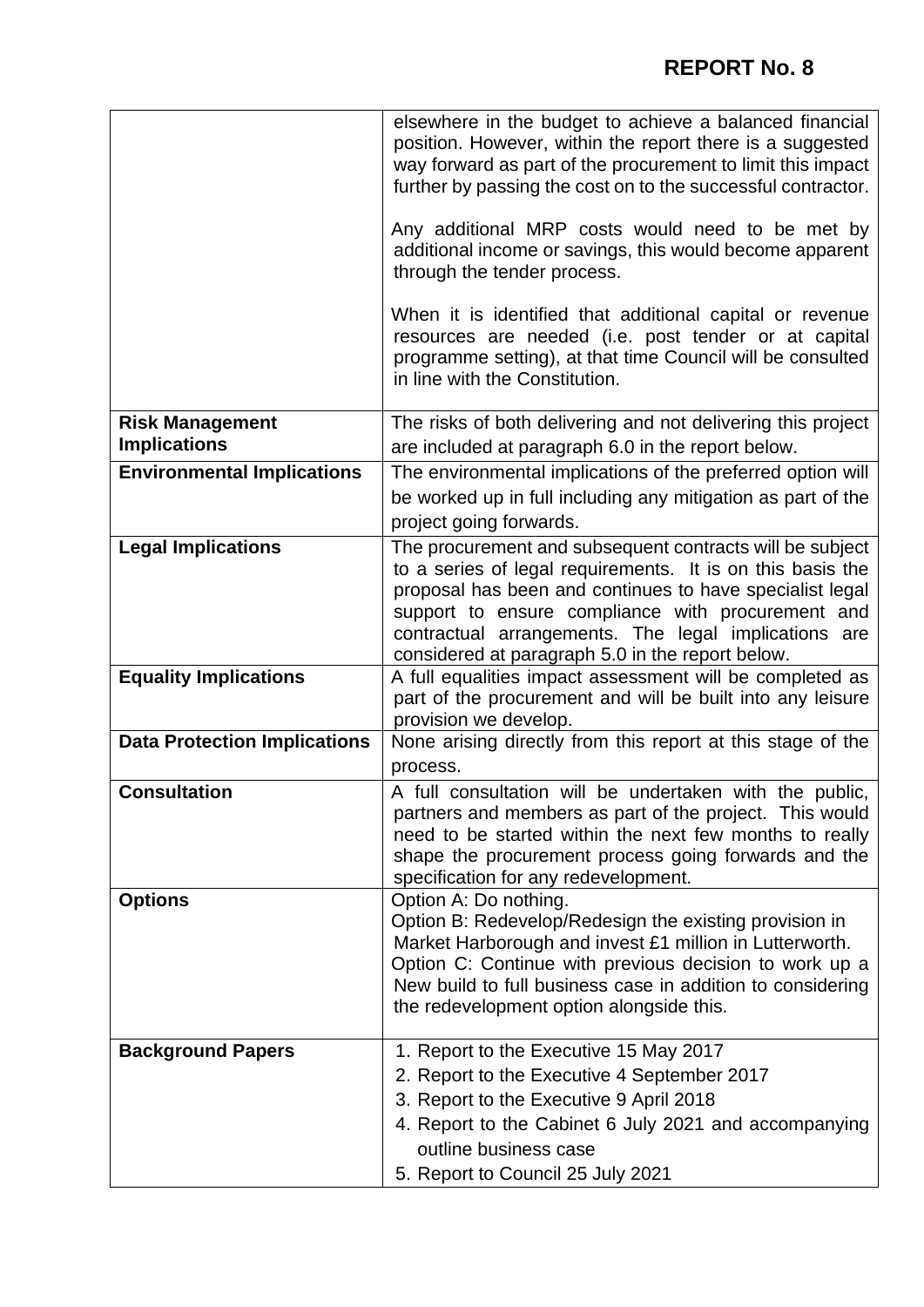|                       | 6. Future Leisure Provision Consultation Summer 2017                                                                                                                                                                                                                                                                                                                                                                                                                                                                                                                                                                                                                                                                                                                                                                                                                                                                        |  |
|-----------------------|-----------------------------------------------------------------------------------------------------------------------------------------------------------------------------------------------------------------------------------------------------------------------------------------------------------------------------------------------------------------------------------------------------------------------------------------------------------------------------------------------------------------------------------------------------------------------------------------------------------------------------------------------------------------------------------------------------------------------------------------------------------------------------------------------------------------------------------------------------------------------------------------------------------------------------|--|
|                       | <b>Findings Report</b>                                                                                                                                                                                                                                                                                                                                                                                                                                                                                                                                                                                                                                                                                                                                                                                                                                                                                                      |  |
|                       | 7. Built Sports Facilities Strategy 2021                                                                                                                                                                                                                                                                                                                                                                                                                                                                                                                                                                                                                                                                                                                                                                                                                                                                                    |  |
|                       | 8. Physical Activity Strategy 2018-2023                                                                                                                                                                                                                                                                                                                                                                                                                                                                                                                                                                                                                                                                                                                                                                                                                                                                                     |  |
|                       | 9. Report from Sport England Consultants March 2020                                                                                                                                                                                                                                                                                                                                                                                                                                                                                                                                                                                                                                                                                                                                                                                                                                                                         |  |
| <b>Appendices</b>     | 1. Outline Business Case July 2021                                                                                                                                                                                                                                                                                                                                                                                                                                                                                                                                                                                                                                                                                                                                                                                                                                                                                          |  |
|                       |                                                                                                                                                                                                                                                                                                                                                                                                                                                                                                                                                                                                                                                                                                                                                                                                                                                                                                                             |  |
| <b>Recommendation</b> | Officer recommendation is to:<br>1. Agree Option B as the preferred way forward.<br>2. Agree to work to timescale option 2.<br>3. To undertake community engagement on the<br>preferred option to help shape the procurement.<br>4. Approve £50,000 from the existing capital budget<br>to take the project forward.<br>5. Approve a further £3.55m investment in Market<br>Harborough and £350k in Lutterworth for the<br>procurement process by HDC and update the<br>capital programme as part of the forthcoming<br>budget planning process.<br>6. To utilise the existing Leisure Project Board to<br>monitor the procurement as outlined within the<br>report and agree the final specification for<br>procurement.<br>7. To utilise the existing Leisure Project board to<br>support the procurement process and make a<br>recommendation to Cabinet and Council as to the<br>successful provider for consideration. |  |

# **1.0 Key Facts**

- **Recommended option is a redevelopment of the existing facility**
- **There is a need to undertake wide consultation with our communities about their views on our leisure provision**
- **This report is asking for a preferred option at this point and does not commit HDC to redevelop the existing facility, just to the procurement of the next contractor. The decision to progress will be taken once all the procurement tenders have been submitted and full detail and costs are understood by officers and members.**
- **We are on the right track to obtain Sport England funding for the redevelopment and to engage partners in the new facility.**

# **1.0 Introduction**

1.1 The Council has been actively investigating how to enhance its leisure provision in the district since autumn 2017. To-date the preferred option throughout this process has been to redevelop or replace the current leisure centre at Market Harborough and to refurbish the Lutterworth leisure centre.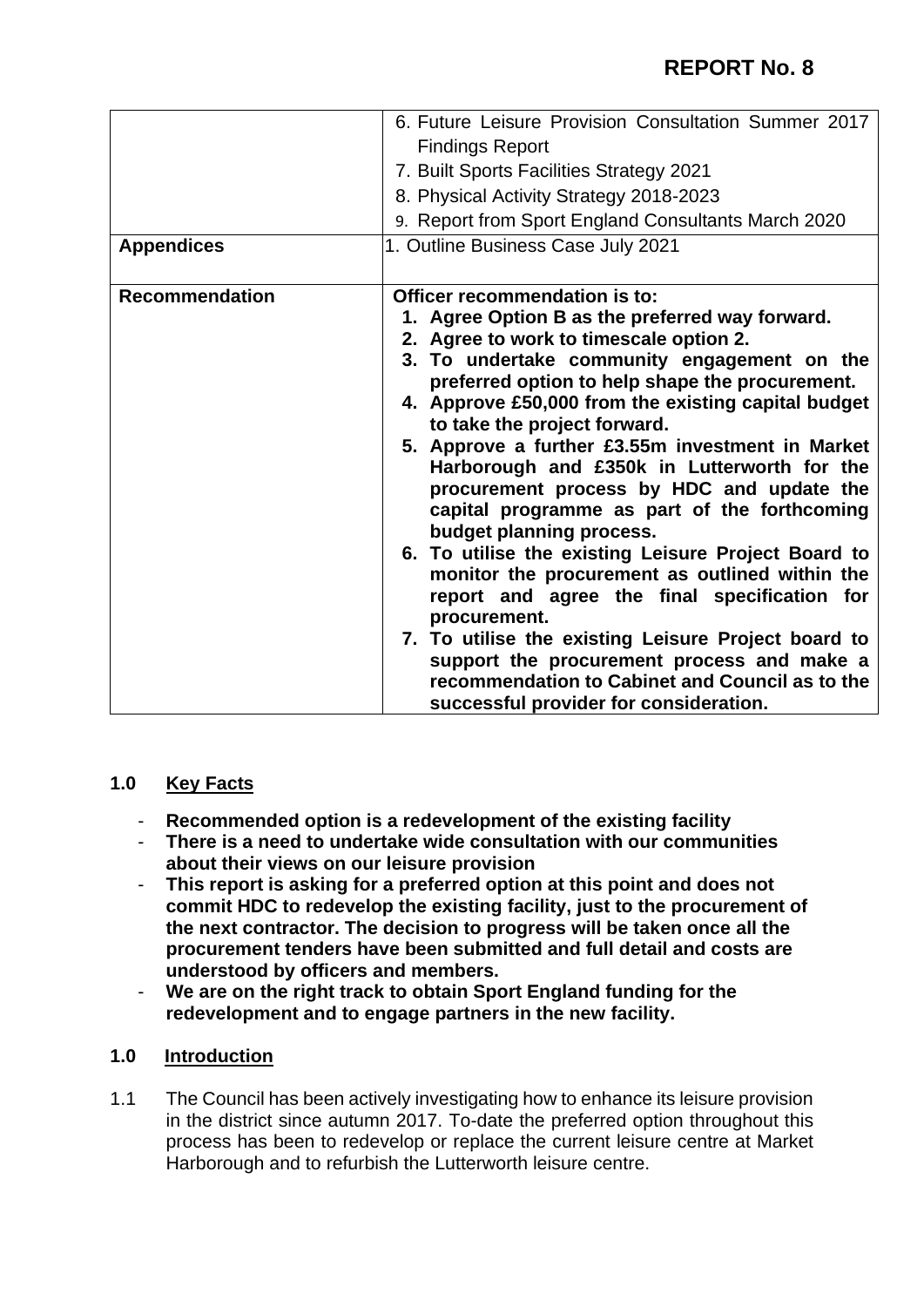1.2 To clarify the current position the relevant decisions made to this point are given below:

### **May 2017 Executive decision:**

- A new build in Market Harborough and Refurbishment at Lutterworth Sports Centre was approved as the preferred option for future provision of leisure facilities.
- It was agreed that a procurement exercise would be followed to secure engagement from external providers.

### **September 2017 Executive decision:**

- A budget of £21.6 million was agreed for inclusion in the Capital Programme.
- A Design, Build, Operate and Maintain (DBOM) approach was agreed as the preferred option for procurement.

### **October 2018 Delegated decision by Joint Chief Executive (BJ):**

- Due to the market not responding to the DBOM approach as envisaged, a new leisure management arrangement was agreed with SLM to allow the project to progress. The contract agreed is from April 2019 to 31 March 2022 with an option to extend to 31 March 2023.

#### **July 2020 Cabinet Decision:**

To develop to full business case a redevelopment and new build option for Market Harborough and £1million investment in Lutterworth leisure centre. The exact resolution was as follows:

#### *RESOLVED that:*

*(i) Options B and F be agreed as the preferred business options moving forward.*

*(ii) for the final report, members to consider options to deliver revenue savings and/or additional income to mitigate the additional costs relating to the financing of the preferred Options as set out in (i) above.* 

*(iii) community engagement be undertaken on the preferred options to help inform the final business cases.*

- *(iv) existing delegations be removed relating to the procurement method.*
- *(v) existing delegations be removed relating to the preferred option for leisure provision.*

*(vi) revenue funding be approved up to a maximum of £100,000 for the review of the Preferred Options. This cost to be built into the option viability appraisal for all the options; thereby ensuring that the revenue budget is secured over the medium term.*

1.3 Such large capital investment decisions are complex at the best of times and do take some time to come to fruition. The Covid 19 pandemic has had serious impacts on the progression of this project resulting in the Leisure Project Board pausing the project from September 2020 – August 21. The leisure market and our position is different from the time the original decision was made, there are considerable uncertainties over the medium term for the state of the economy, public finances in general, the market for leisure, the costs of construction, and the state of the council's finances. It is therefore necessary for good decision-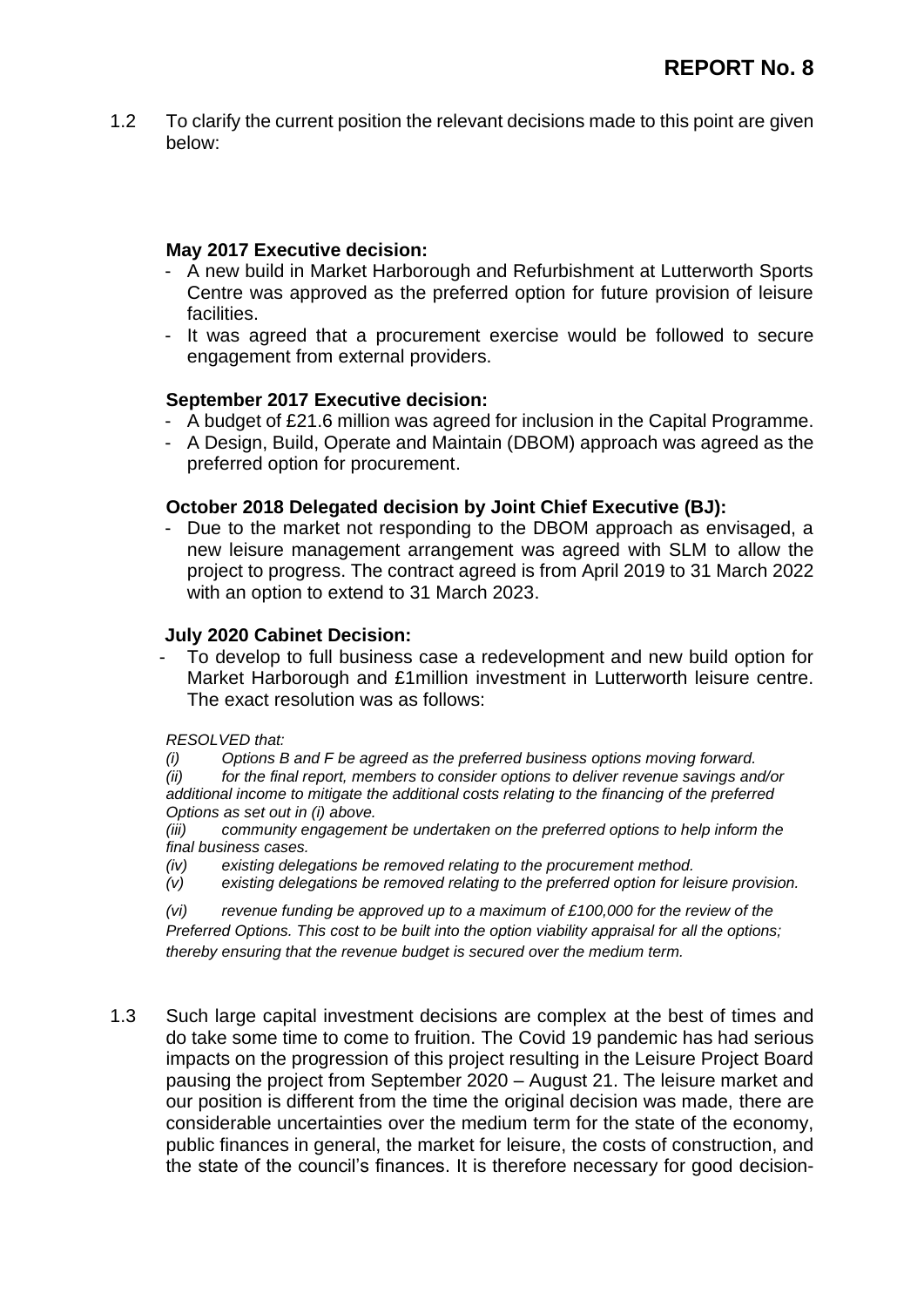making and governance that the council revisits the decisions made so far regarding this project to determine the best way forward given the changed environment that now exists, and which was obviously not foreseen when this project commenced.

# **2.0 Leisure Project Board Review – Where are we now?**

2.1 The two options for Market Harborough that were being developed as referred to in the introduction were as in the table below:

| <b>Option</b>                                                 | <b>Description</b>                                                                                                                                                                                                                                                 |
|---------------------------------------------------------------|--------------------------------------------------------------------------------------------------------------------------------------------------------------------------------------------------------------------------------------------------------------------|
| Option $B -$<br>Redevelopment/Part<br><b>New Build</b>        | Major redevelopment of the existing site to<br>$\bullet$<br>include additional facilities (such as studio<br>space and health and fitness)<br>• Enhancement of the overall development to<br>create a 'new' facility                                               |
| Option F - New<br>Build (Enhanced)<br><b>Alternative Site</b> | Development of a new facility with the<br>$\bullet$<br>enhanced facility mix on the existing site<br>Seeking continuity of use through building an<br>$\bullet$<br>alternative site to the north of Market<br>Harborough and then demolishing the existing<br>site |

2.2 The costs as established through the previous outline business case in July 2020 for these options are as per the table below:

| <b>Option</b>                                                           | <b>Total</b><br><b>Capital</b><br>£'m | <b>External</b><br><b>Funding</b><br>£'m | <b>Net</b><br><b>Capital</b><br><b>Required</b><br>£'m | <b>Annual</b><br><b>Management</b><br>Fee £'000's | <b>Borrowing</b><br><b>Costs to</b><br>the<br><b>Council</b> | <b>Annual</b><br>Cost to<br>the<br><b>Council</b> |
|-------------------------------------------------------------------------|---------------------------------------|------------------------------------------|--------------------------------------------------------|---------------------------------------------------|--------------------------------------------------------------|---------------------------------------------------|
| Option $B -$<br>Redevelopment                                           | 9.75                                  | 1.0                                      | 8.75                                                   | (219)                                             | 306                                                          | 87                                                |
| Option F - New<br><b>Build</b><br>(Enhanced)<br><b>Alternative Site</b> | 23.76                                 | 2.24                                     | 21.53                                                  | (463)                                             | 842                                                          | 378                                               |

2.3 Due to covid and subsequent decisions, the project is a year behind schedule at this stage and the demand and need for improved leisure is significant. Sport England have indicated they would still be willing to invest in either a redevelopment or new build facility in Harborough subject to the meeting of certain conditions. In addition, we are in the process of reviewing our Health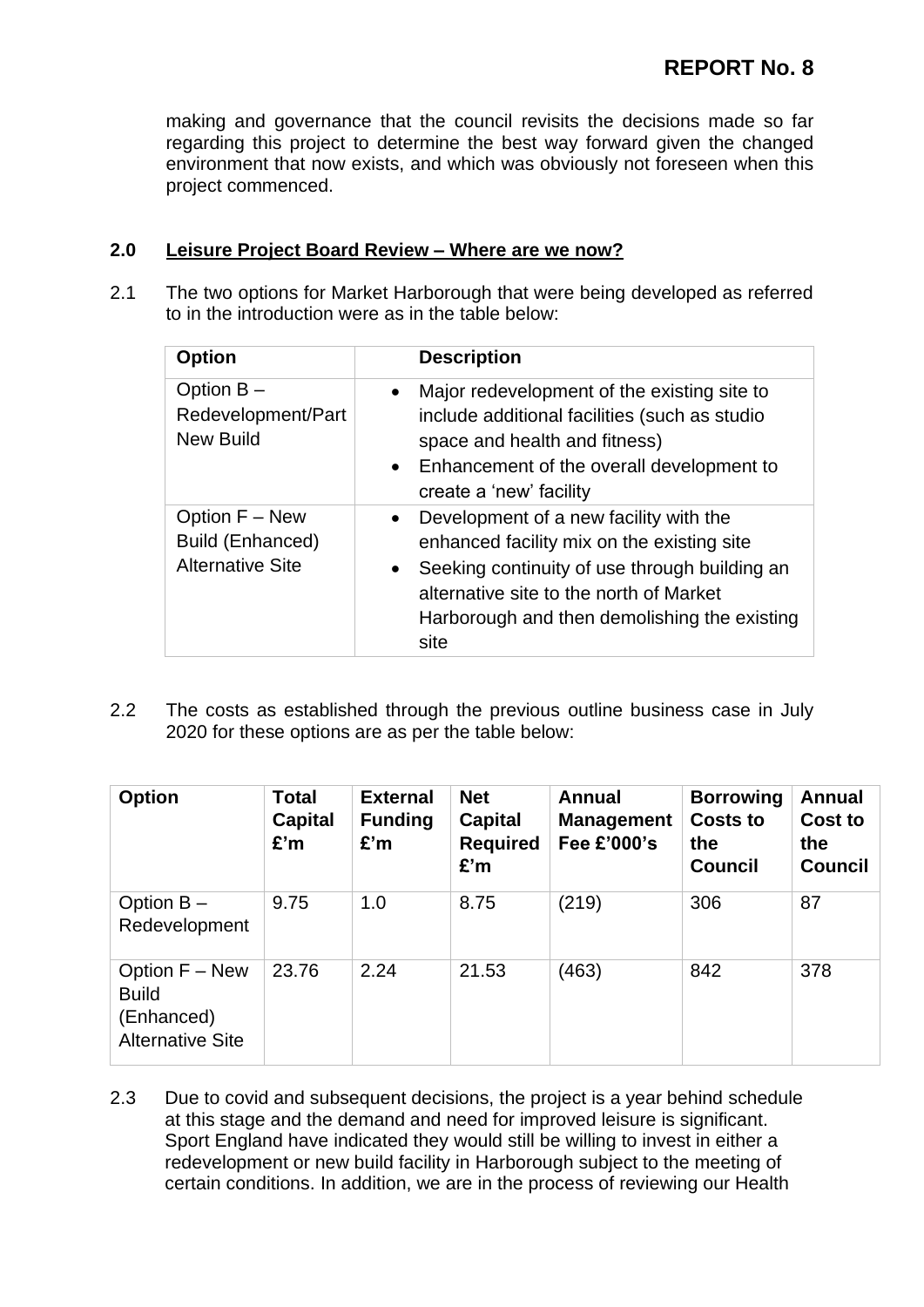and Wellbeing Strategy which will involve a wide consultation, as such there is an opportunity at this point in time to ask some key questions of our communities and members to shape how the scheme develops. We also have partnership interest in co-location at the existing or new build site, which meets with the aims of creating a health and wellbeing hub within the new or redeveloped centre. In this respect the project outcomes are still very positive.

2.4 We have tested the market through speaking to some leisure providers and SLC who we have used as our consultants for the Covid response. The market has indicated that a complete overhaul of the site could offer the same level of change and quality as a new build facility. They would suggest the terminology of a 'complete redevelopment' be used from user experience feedback as opposed to redevelopment if we selected this route.

### **3.0 Next Step Options**

3.1 We have identified a new way of undertaking procurement exercises when a capital investment is available for a redevelopment, which have been successful in a couple of contracts that have been recently procured.

The procurement process requires us to provide a pool of funding we are willing to invest in the facility i.e. £9 million. As part of the procurement for a new contractor leisure providers determine the money they need to make the investments required within parameters provided by the authority. As part of this they are also responsible for meeting the capital repayments in the money invested for the life of the contract. This would enable us to utilise industry experts to design the new facility within the requirements we set and ensure the impact on our revenue stream is reduced significantly. Once the contract has ended the authority would pick up any outstanding payments. In recent procurement exercises this has been successful in realising a management fee from the contractor, significant investment in the facility and no impact on the revenue stream. On this basis this should be a serious consideration for HDC.

This option would allow HDC to choose the contractor and shape the redevelopment work which could also see a commercial type of investment at the existing site with little risk for the authority.

3.2 If members decided to progress with the redevelopment option the implications in terms of timescales are detailed in the table below. It details an immediate start timescale and an option to take a bit more time to allow full market recovery and tie in with our existing provider extension which is currently being negotiated.

| <b>Timescale</b><br><b>Option 1</b> | <b>Operator Procurement</b>                                                                                     | <b>Timescale</b><br><b>Option 2</b> |
|-------------------------------------|-----------------------------------------------------------------------------------------------------------------|-------------------------------------|
| Jul 2020                            | Sign off Outline Business Case - Complete                                                                       | <b>Jul 2020</b>                     |
| Aug –<br>Sept 2021                  | Establish team and review documentation. - Complete                                                             | $Aug - Sept$<br>2020                |
| Sept 2021                           | Appoint Leisure Consultant - anticipated Oct 21 - costs<br>were established but need revisiting approx. £45,000 | Sept 21                             |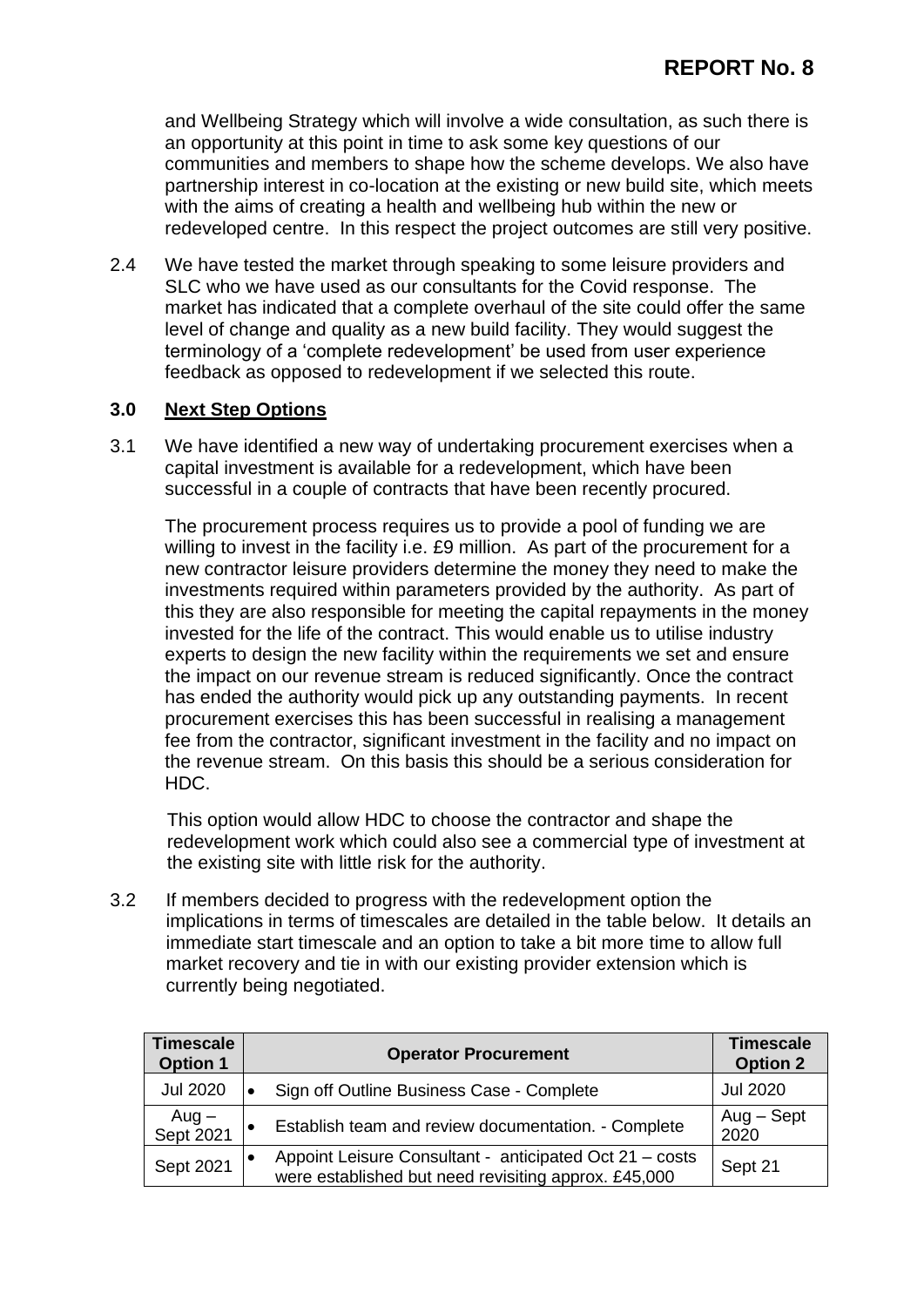# **REPORT No. 8**

| <b>Timescale</b><br><b>Option 1</b> | <b>Operator Procurement</b>                                                                                                                                                                      | <b>Timescale</b><br><b>Option 2</b> |
|-------------------------------------|--------------------------------------------------------------------------------------------------------------------------------------------------------------------------------------------------|-------------------------------------|
|                                     | Partnership discussions - started<br>$\bullet$<br>Prepare Procurement Strategy - options paper<br>$\bullet$<br>produced                                                                          |                                     |
| $Oct - Mar$<br>2021                 | Tender Stage – seek options from market<br>$\bullet$<br>Development of outline designs<br>$\bullet$                                                                                              | Jan 22                              |
| $Apr - Jul$<br>2022                 | <b>Final Tender Stage</b><br>$\bullet$<br><b>Detailed Design Development</b><br><b>Appoint Operator</b>                                                                                          | Aug $22 -$<br>Feb <sub>23</sub>     |
| Jul 2022 -<br>Nov 2022              | Mobilisation and finalise contract<br>$\bullet$<br><b>Planning Applications</b><br>$\bullet$<br><b>Pre-Construction Development</b><br>l e i<br>Contract and construction commences<br>$\bullet$ | $Feb 23 -$<br>April 24              |
| Dec 2023                            | New Facility Open<br>$\bullet$                                                                                                                                                                   | Dec 24                              |

Please note that if our existing provider was the successful contractor then this could be delivered earlier but we cannot pre-empt this and it would be a full, fair and transparent procurement process.

3.3 If members wished to continue with the new build option then an indicative timescale is given below. This was a very optimistic timescale option, with no risk and contingency built in for land purchase. The land purchase options have not progressed as this point and there is a requirement to spend in the region of £200,000 to get the design work undertaken.

| <b>Timescale</b>             | <b>Design Development &amp;</b><br><b>Construction</b>                                                                                 | <b>Operator Procurement</b>                                                                          |  |
|------------------------------|----------------------------------------------------------------------------------------------------------------------------------------|------------------------------------------------------------------------------------------------------|--|
| <b>July 2020</b>             | Sign off Outline Business Case                                                                                                         |                                                                                                      |  |
| Oct 2021                     |                                                                                                                                        | Identify land opportunities                                                                          |  |
| Sept - Nov<br>2021           | Development of Design<br>Feasibility (RIBA Stage 2)<br>Sign off Design Concepts<br><b>External Funding Applications</b><br>if required | <b>Prepare Procurement</b><br>Strategy<br><b>Standard Questionnaire</b><br>Stage – appoint shortlist |  |
| $Dec - Apr$<br>2022          | <b>Detailed Design Development</b><br>(RIBA Stage 4)                                                                                   | Tender Stage – seek options<br>$\bullet$<br>from market<br>Market input into design<br>development   |  |
| May 2022                     | Development and sign off Full Business Case                                                                                            |                                                                                                      |  |
| $Apr - July$<br>2022         | <b>Planning Application</b><br>(minimum time)                                                                                          | <b>Final Tender Stage</b><br><b>Appoint Operator</b>                                                 |  |
| Sept 2022<br>$-$ Dec<br>2023 | <b>Construction commences</b>                                                                                                          | <b>Mobilisation and finalise</b><br>contract<br>Contract commences (Apr<br>2022)                     |  |
| Dec 24                       | New Facility Open<br>$\bullet$                                                                                                         | Operator takes on new facility                                                                       |  |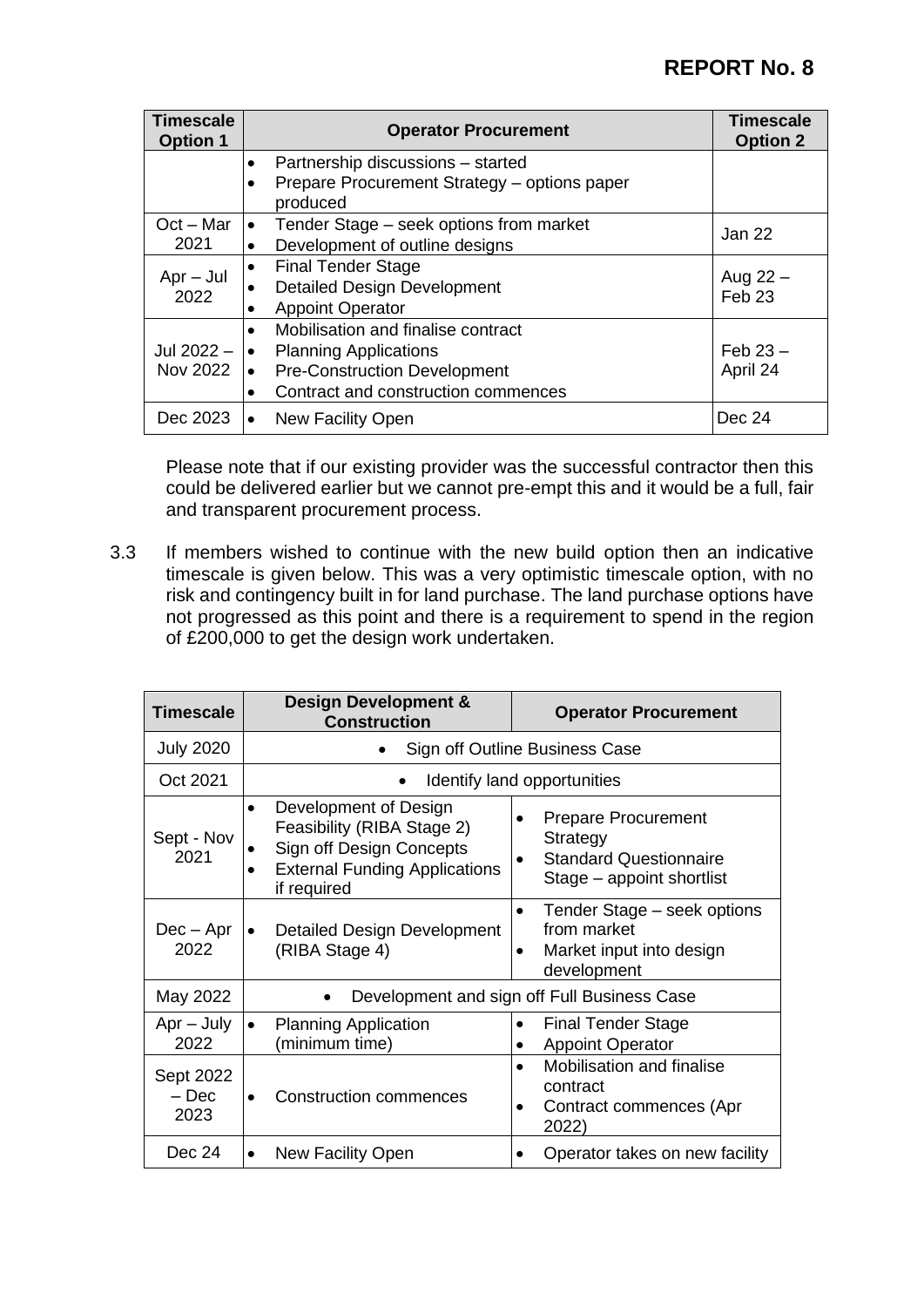## **4.0 Financial implications**

- 4.1 The financial implications for a redevelopment as opposed to a new build are significantly reduced, as discussed in 3.1 of the report.
- 4.2 The capital expenditure would need to be funded by the council borrowing the money as required. As explained in the paragraphs that follow, the consequential costs of this borrowing are not currently included in the base revenue budget and would therefore represent a growth in the budget requiring offsetting by either financial savings and/or income generation elsewhere in the Council's services to achieve a balanced financial position. However, the proposals include the successful contract having to meet the repayments of the funding required as such limiting the impact. Although dependent on the length of the contract these costs would return to the authority at the end of the contract and as such this needs considering.
- 4.3 Cabinet is asked to consider whether the Council can afford to invest £21.6m in one (albeit highly desirable) capital project. Harborough District is not a big district council in relative terms and does not have a large balance sheet or revenue budget. This means that the amount of borrowing it can undertake in a proportionate, sustainable, and affordable way is limited (particularly if the capital investment does not generate new income streams). Investing such a large sum in one project may mean that other desirable projects and capital investment required in the future may not be able to be funded. The proposed £9m investment is more affordable on the basis described.
- 4.4 In reality, and before the Covid 19 pandemic broke out, the operator intended to pay the Council a profiled annual management fee negotiated as part of the procurement process for the current three-year contract. Since Covid 19 the Council has agreed to pay the contractor certain costs and to waive the management fee for a certain period to safeguard the contractor remaining in business and to obviate the need of the Council having to take over the running of its leisure centres. This situation is improving and according to industry experts we should see a return to existing arrangements and general market improvements over the next 2 years. Our contract is performing particularly well and is almost back to pre-covid levels of participation.
- 4.5 The recommended preferred option would cost the Council an additional £87k per annum based on the original outline business case.. The actual cost will not be known until the procurement process is undertaken and the appetite for the approach set out is understood. On this basis it would be fair to assume at this point in time that this is a worst-case scenario cost for the redevelopment option as outlined.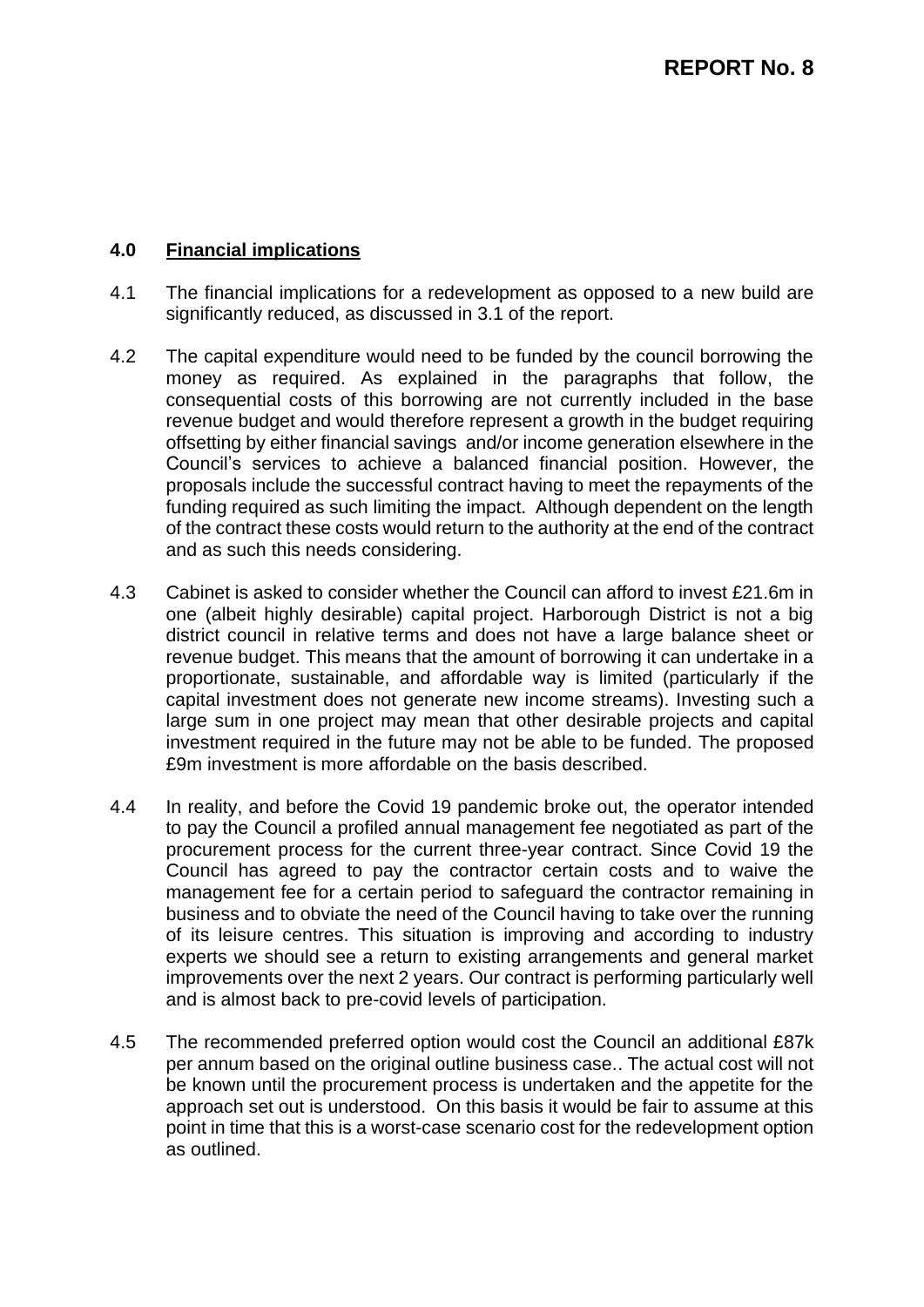4.6 Estimated project costs: The following table identifies the estimated financial commitment needed to undertake the procurement and to deliver the project in full as outlined within the report.

|                                        | <b>Full Project</b><br><b>Estimated Costs</b> |
|----------------------------------------|-----------------------------------------------|
|                                        | £000s                                         |
| <b>Specialist Leisure Support</b>      | 20                                            |
| <b>External Legal Support</b>          | 40                                            |
| <b>Specialist Finance and Taxation</b> | 12                                            |
| Support                                |                                               |
| Contingency (depending on              | 30                                            |
| procurement route)                     |                                               |
| Project Management (if not             | 30.                                           |
| sourced internally)                    |                                               |
| Total                                  |                                               |

4.7 There is therefore a total requirement at this stage of approximately £50k to be taken from the Capital Budget agreed to deliver this project in terms of project management and leisure consultancy which would be a combined procurement.

# **5.0 Legal Implications**

5.1 There are no legal implications in progressing with the redevelopment option beyond those already identified. However, we have verified that if we change our preferred option at this point that no contracts have been entered into that need to be altered and we have not committed legally to pursue any of the options considered thus far.

### **6.0 Risks**

- 6.1 The procurement of a new leisure centre and operator is a major project with complex delivery issues, risks and dependencies. A full risk register for the project is being managed in accordance with the Council's Project Management methodology.
- 6.2 The existing project has identified significant risks in progressing with the new build option in particular:-
	- The capital construction estimates are not yet certain and could be too low. The costs are not yet based on detailed (RIBA stage 4) designs. It is also uncertain whether construction costs will increase because of Covid 19 (for example the costs of introducing social distancing measures at construction sites). The costs of constructing a new leisure centre at the alternative site are likely to be underestimated as no purchase price for the land has been agreed and the cost of providing the infrastructure needed is very uncertain.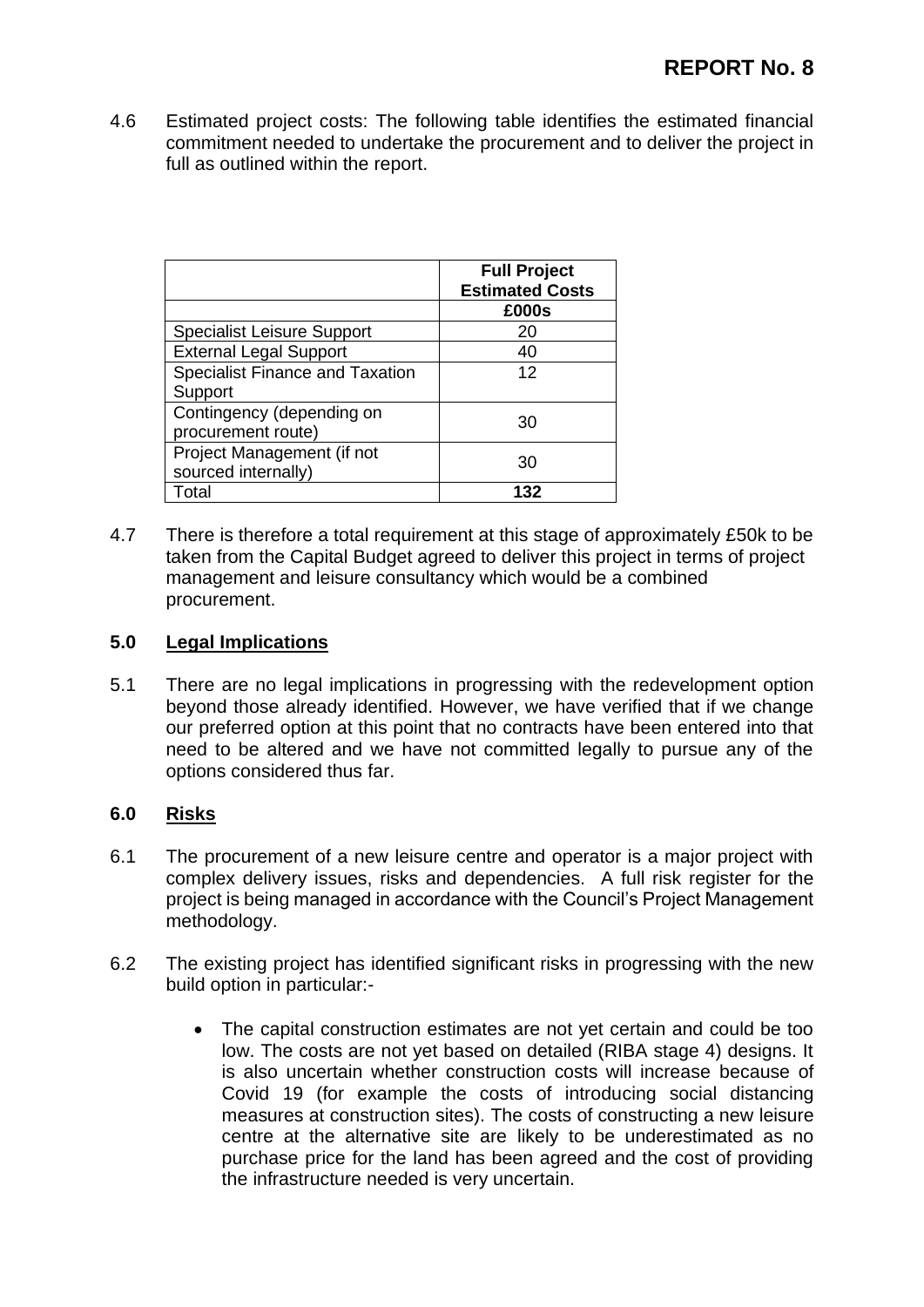- Future operating costs and income estimate could be inaccurate as the implications of Covid are not fully known at this point, we do know labouring costs, material costs and land costs have all increased since the covid pandemic.
- 6.3 The risk will be reduced significantly with the redevelopment option and many of the financial and management risks will be transferred to the operator if the procurement process is agreed.

## **7.0 Consultation**

7.1 It is recommended as highlighted in the previous cabinet report that a full consultation is undertaken aligning it with the health and wellbeing strategy to help inform the specification for the redevelopment and that a wider members consultation is undertaken to ensure this is built into the procurement process.

## **8. Project Governance**

8.1 The project governance and project management procedures for this project will be drawn up for agreement with the Leisure Project Board.

## **9.0 Recommendations**

- 9.1 Based on the research, consultant advice, our financial position, and an assessment of the risks and uncertainties involved, it is officers' recommendation that we progress with option B a redevelopment. This option will deliver a significantly enhanced leisure facility meeting the needs of our communities for the foreseeable future.
- 9.2 To align with the existing negotiations around contract extension and allowing the market to settle that we proceed with timescale option 2 for the project.
- 9.3 A full consultation exercise is undertaken aligned with the health and wellbeing strategy to help shape the specification for both Market Harborough and Lutterworth centres.
- 9.4 Approve £50,000 from the existing capital budget to take the project forward through the procurement of leisure consultants to support with the process.
- 9.5 Approve a further £3.55m investment in Market Harborough and £350k in Lutterworth for the procurement process by HDC and update the capital programme as part of the forthcoming budget planning process.
- 9.6 To utilise the existing Leisure Project Board to monitor the procurement as outlined within the report and agree the final specification for procurement.